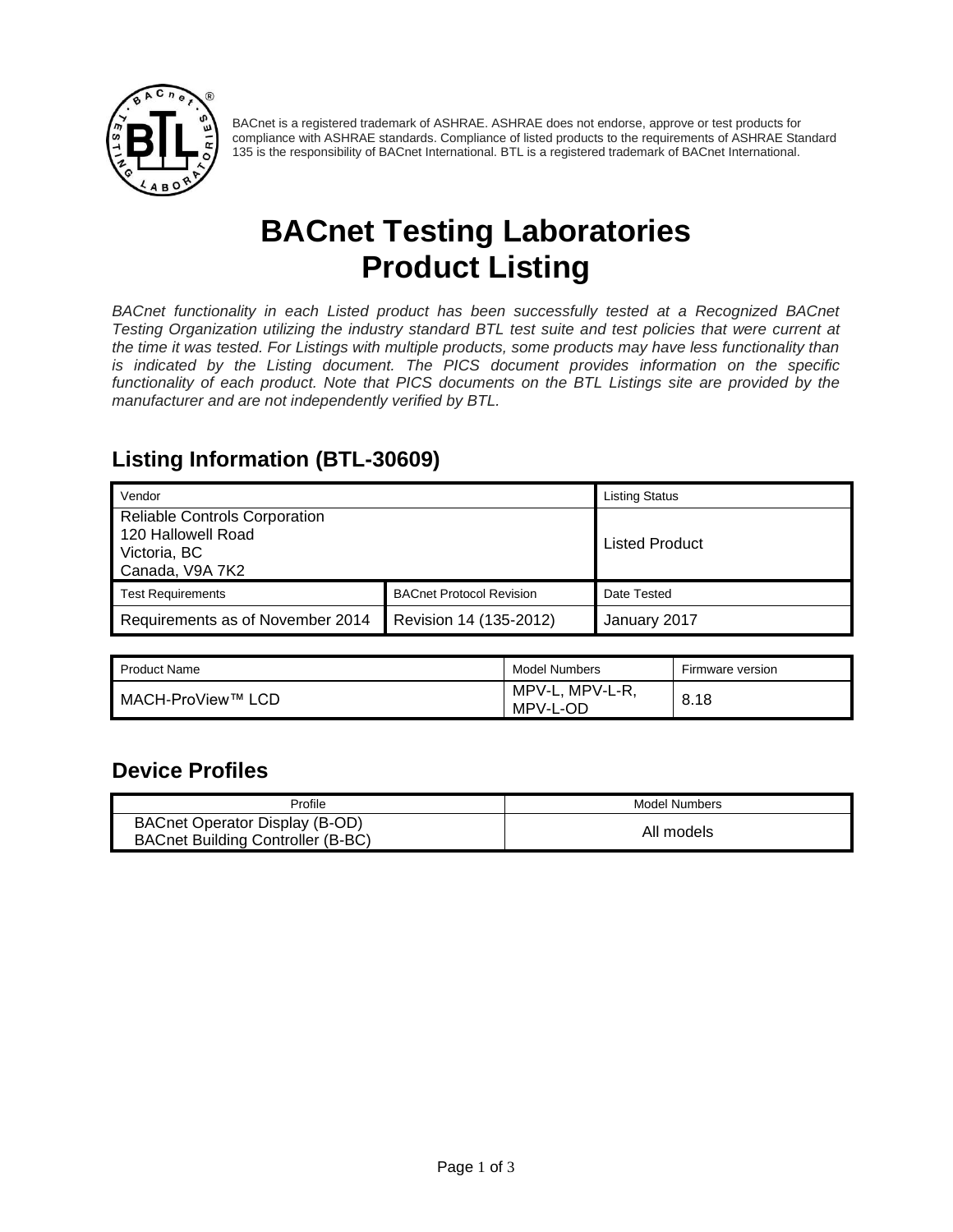## **BIBBs Supported**

| Data Sharing | ReadProperty-A          | DS-RP-A   |
|--------------|-------------------------|-----------|
|              | ReadProperty-B          | DS-RP-B   |
|              | ReadPropertyMultiple-A  | DS-RPM-A  |
|              | ReadPropertyMultiple-B  | DS-RPM-B  |
|              | WriteProperty-A         | DS-WP-A   |
|              | WriteProperty-B         | DS-WP-B   |
|              | WritePropertyMultiple-B | DS-WPM-B  |
|              | COV-A                   | DS-COV-A  |
|              | COV-B                   | DS-COV-B  |
|              | COV-Unsubscribed-B      | DS-COVU-B |
|              | View - A                | DS-V-A    |
|              | Modify - A              | DS-M-A    |

| Alarm and Event<br><b>Notification</b> | Notification-A                 | AE-N-A    |
|----------------------------------------|--------------------------------|-----------|
|                                        | Notification Internal-B        | AE-N-I-B  |
|                                        | <b>Notification External-B</b> | AE-N-E-B  |
|                                        | ACK-A                          | AE-ACK-A  |
|                                        | ACK-B                          | AE-ACK-B  |
|                                        | Alarm Summary-B                | AE-ASUM-B |
|                                        | <b>Enrollment Summary-B</b>    | AE-ESUM-B |
|                                        | Information-B                  | AE-INFO-B |
|                                        | View Notifications - A         | AE-VN-A   |

| Schedulinc | .<br>.                      | ⊶⊫         |
|------------|-----------------------------|------------|
|            | $ -$<br>.<br>γ τρ.<br>_<br> | -<br>$  -$ |

| Trending | Viewing and Modifying Trends Internal-B          | T-VMT-I-B  |
|----------|--------------------------------------------------|------------|
|          | Viewing and Modifying Trends External-B          | T-VMT-E-B  |
|          | <b>Automated Trend Retrieval-B</b>               | T-ATR-B    |
|          | Viewing and Modifying Multiple Values Internal-B | T-VMMV-I-B |
|          | Viewing and Modifying Multiple Values External-B | T-VMMV-E-B |
|          | Automated Multiple Value Retrieval-B             | T-AMVR-B   |

|                   | <b>Dynamic Device Binding-A</b>       | DM-DDB-A |
|-------------------|---------------------------------------|----------|
|                   | <b>Dynamic Device Binding-B</b>       | DM-DDB-B |
|                   | Dynamic Object Binding-B              | DM-DOB-B |
|                   | DeviceCommunicationControl-B          | DM-DCC-B |
|                   | TimeSynchronization-A                 | DM-TS-A  |
|                   | TimeSynchronization-B                 | DM-TS-B  |
| Device Management | UTCTimeSynchronization-A              | DM-UTC-A |
|                   | UTCTimeSynchronization-B              | DM-UTC-B |
|                   | ReinitializeDevice-B                  | DM-RD-B  |
|                   | Backup and Restore-B                  | DM-BR-B  |
|                   | Restart-B                             | $DM-R-B$ |
|                   | <b>List Manipulation-B</b>            | DM-LM-B  |
|                   | <b>Object Creation and Deletion-B</b> | DM-OCD-B |
|                   | Automatic Time Synchronization-A      | DM-ATS-A |
|                   | Manual Time Synchronization-A         | DM-MTS-A |